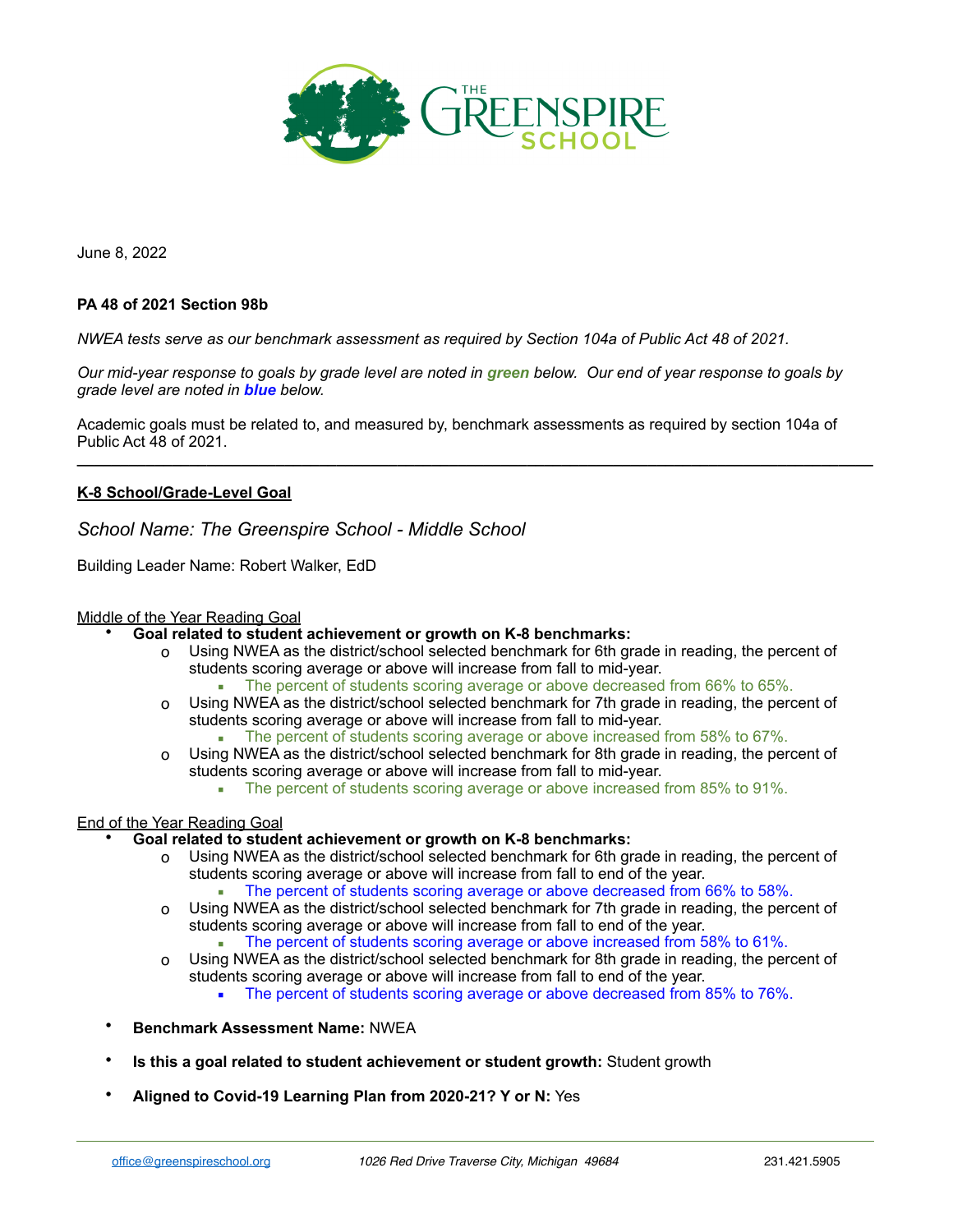# Middle of the Year Mathematics Goal

- **Goal related to student achievement or growth on K-8 benchmarks:**
	- o Using NWEA as the district/school selected benchmark for 6th grade in math, the percent of students scoring average or above will increase from fall to mid-year.
		- The percent of students scoring average or above decreased from 48% to 41%.
	- o Using NWEA as the district/school selected benchmark for 7th grade in math, the percent of students scoring average or above will increase from fall to mid-year. The percent of students scoring average or above decreased from 56% to 50%.
	- o Using NWEA as the district/school selected benchmark for 8th grade in math, the percent of students scoring average or above will increase from fall to mid-year.
		- **•** The percent of students scoring average or above decreased from 60% to 57%.

## End of the Year Mathematics Goal

- **Goal related to student achievement or growth on K-8 benchmarks:**
	- o Using NWEA as the district/school selected benchmark for 6th grade in math, the percent of students scoring average or above will increase from fall to end of the year.
		- The percent of students scoring average or above decreased from 48% to 33%.
	- o Using NWEA as the district/school selected benchmark for 7th grade in math, the percent of students scoring average or above will increase from fall to end of the year.
	- **The percent of students scoring average or above decreased from 56% to 54%.** o Using NWEA as the district/school selected benchmark for 8th grade in math, the percent of
		- students scoring average or above will increase from fall to end of the year. **• The percent of students scoring average or above decreased from 60% to 54%.**
- **Benchmark Assessment Name:** NWEA
- **Is this a goal related to student achievement or student growth:** Student growth
- **Aligned to Covid-19 Learning Plan from 2020-21? Y or N:** Yes

# **9-12 School/Grade-Level Goal**

*School Name: The Greenspire School - High School*

Building Leader Name: Erica Walsh

## Middle of the Year Academic Goal

- **Goal related to student achievement or growth benchmarks:** 
	- o Using NWEA as the district/school selected benchmark for 9th grade in math, the percent of students scoring average or above will increase from fall to mid-year.
		- The percent of students scoring average or above decreased from 65% to 60%.
	- o Using NWEA as the district/school selected benchmark for 10th grade in math, the percent of students scoring average or above will increase from fall to mid-year.
		- **The percent of students scoring average or above increased from 62% to 67%.**
- **Goal related to student achievement or growth benchmarks:** 
	- o Using NWEA as the district/school selected benchmark for 9th grade in math, the percent of students scoring average or above will increase from fall to end of the year.
		- The percent of students scoring average or above decreased from 65% to 51%.
	- o Using NWEA as the district/school selected benchmark for 10th grade in math, the percent of students scoring average or above will increase from fall to end of the year.
		- **The percent of students scoring average or above increased from 62% to 83%.**
- **Benchmark Assessment Name:** NWEA
- **Is this a goal related to student achievement or student growth:** Student growth
- **Aligned to Covid-19 Learning Plan from 2020-21? Y or N:** No. Our high school program opened to 9th grade and 10th grade students on September 7, 2021.